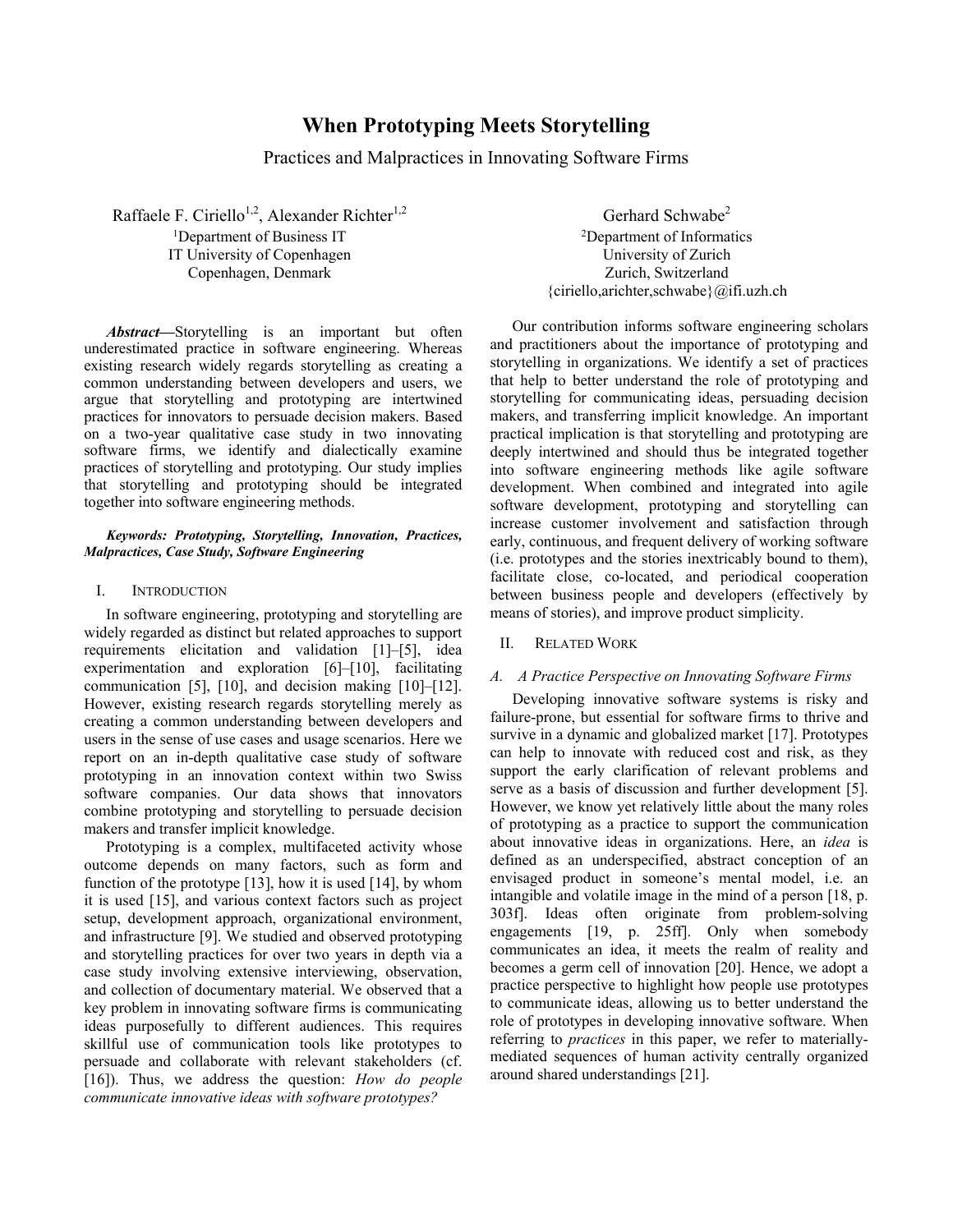## *B. Software Prototyping*

A *software prototype* (in the following just *prototype*) can be defined as a model of an envisioned software system that provides a basis for discussion, clarification, decisionmaking, experimentation, and learning between different stakeholders [5]. Prototypes represent ideas and simultaneously highlight and exclude aspects that are deemed critical or unimportant, respectively [14], [22]. *Prototyping* can be understood broadly as a practice to develop, demonstrate, evaluate, modify, and experiment with prototypes [10], [23]. Prototypes differ in *fidelity*, i.e. the prototype's closeness to the 'original', most commonly understood as the degree to which the prototype's visual refinement accurately represents the appearance and interaction of the envisioned system, not the accuracy of code or other attributes invisible to the user [24]. Lowfidelity prototypes (e.g. sketches, wireframes, or paper prototypes) are useful when a team tries to identify requirements, whereas high-fidelity prototypes are useful to create living specifications [24]. Prototypes can be represented as breadboards, presentation prototypes, functional prototypes, or pilot systems [9], [10]. *Breadboards* are used as proof-of-concept to investigate technical aspects in the back-end system [10] (e.g. system architecture, algorithms, data processing) and are not normally evaluated by end users [9]. *Presentation prototypes* provide a concrete preview of an abstract idea [10] by illustrating how the envisioned system may solve given requirements and focus mostly on the user interface [9]. *Functional prototypes* implement only the critical features with which the user needs to work in essence [9], [10]. And *pilot systems* are working systems that can be practically applied but still need technical finalization to count as a full system [9], [10].

Prototypes are useful for requirements elicitation and validation [1]–[5], idea experimentation and exploration [6]–[10], facilitating communication [5], [8], [10], [23], and decision making [10]–[12].

*Requirements Elicitation and Validation*: Because it is often not until the finished system is in use that users are able to explicitly formulate their system requirements [2], [5], prototypes can reduce time, risk, and cost of software development projects while improving quality and usability through iterative cycles of requirements elicitation and validation in early phases [1], [3], [4], [9]. Prototyping allows users to see and interact with a prototype, and to provide more constructive and detailed feedback [5], [12], [25].

*Idea Experimentation and Exploration*: Prototyping helps to explore and experiment with ideas in early innovation project phases [7], especially in the software industry where new product developments are characterized by high uncertainties and risk [8], [17]. By prototyping their way to a solution, teams can learn-by-doing what works and what not [8], [9]. As prototypes embody implicit and explicit design hypotheses that can be tested [26], the creation of knowledge about problems and potential solutions is often seen as their raison d'être [10], [25]. The outcome of such a process is often a prototype contaning just the essential features for validated learning, also called a Minimum Viable Product (MVP) [27].

*Facilitating Communication*: Prototypes can support and enrich coordination, communication, interaction, and motivation among various stakeholders [8], [9], [23]. Prototyping requires mutual coordination between developers and users throughout the entire development process [28], with each group continuously acquiring knowledge about the work practices of the other [5] and about the role the new system plays in the user's life [9], [24]. Prototypes provide a concrete basis for communication between users, developers, and decision makers. They support discussions of particular problems, clarification of particular questions, or preparation of particular decisions [5]. When used in social interaction, prototyping can spark creativity [6] and is helpful for externalizing and representing ideas [9], [13]. In addition, they play an influential role in generating and motivating teams that are bound together by the common purpose of fulfilling the prototype [8].

*Decision Making*: Prototypes can be used to sell ideas [29], prevent misunderstandings [9], [12], assess risks [11], and gain insights about feasibility, desirability, and viability [9], [10]. Thus, they influence decision making in ways not possible for written reports [9], [12]. Awareness of the needs of the different stakeholders and their views on a prototype is crucially important for decision making. Different audiences have different roles in the joint activity of prototyping, and thus bring different perspectives and interpretations to a prototype [15].

## *C. Storytelling*

*Storytelling* can be simply understood as the communication of ideas, beliefs, and experiences via stories [30], [31]. A *story* can be defined as an account of actions that is formulated from authentic events, either real or imagined [32], [33]. Stories comprise characters, whereby there is usually one character (the "hero") the listeners identify with. Their structure consists of a beginning, middle, and an end, that is held together by a plot [34]. The sequence of actions can unfold in time or thematically [35].

In recent years, storytelling has gained importance as a technique for contextualizing information in business and technical domains, like knowledge management [30], [35], [36] or software development [32], [33], [37], [38]. In an organizational environment, a story can be understood as a detailed narrative of past actions and interactions of employees and managers that are communicated informally within or across organizations [36]. Stories are an inherently appealing form of communication that outperforms other formats in terms of memorability, learnability, persuasiveness, and ability to bind different communities together [36]. Because they are more vivid, engaging,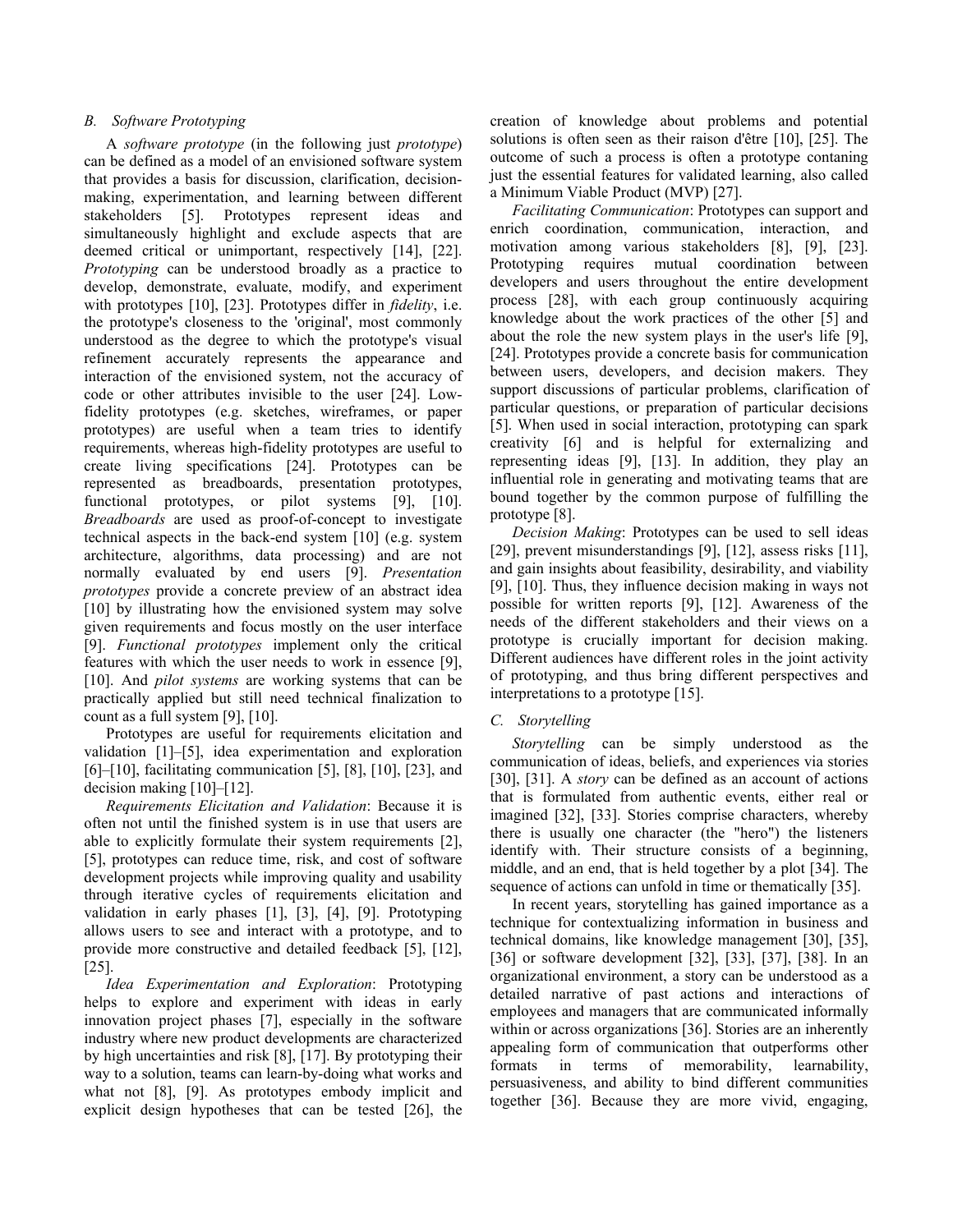entertaining, and easily related to personal experience than specifications, rules, or guidelines, stories are more likely to be internalized, acted upon, and guide behavior [36]. In addition, stories encode rich contextual details, which makes them suitable carriers of implicit knowledge [36]. For instance, video stories facilitate seeing and hearing the characters and the environment in which they are situated, and thus add further cues and detail [37].

In software development, stories can be superior to more abstract use cases or usage scenarios because they are more vivid and thus effective for getting the attention of people [33]. Listening to people's stories helps to understand their needs, and crafting them together helps to shape the vision of a desired system [33]. Several attenuated forms of stories have been introduced into software development practice to explore and define a system's requirements. For instance, use cases are sequences of actions that describe how a generic actor or user interacts with a system, usually as a list of short, written steps [36]. And usage scenarios describe real-world situations of how people interact with the system, usually in the form of short prose involving various personas, steps, events, and/or actions that occur during the interaction [37]. Usage scenarios can be problem-oriented descriptions of the current state of affairs, activity-oriented descriptions of broadly defined actions the user performs with the system, or interaction-oriented description of detailed actions [39].

A good story complements a prototype in ways that cannot be achieved with traditional use cases and usage scenarios. Use cases and usage scenarios offer a brief statement of the requirements, usually comprising technical details of work packages or features to be implemented. Their purpose is essentially to map user requirements to system requirements, and to facilitate communication between users and developers [37]. In turn, stories provide a detailed, narrative illustration of the situation in a real context, thus enabling a high-resolution understanding of the involved people, along with their reasoning, interests, desires, needs, and environmental context [32], [33], [38]. Their purpose is in essence to provide rich context and map envisioned ideas to enacted ideas. Stories facilitate interaction between innovative employees and decision makers, such as managers in their formal role or even users or peers in their informal role when they support decisions with feedback [36]. Stories help designers to make detailed descriptions of human living people during the design process and can be used to give people an orientation [38]. The promise of introducing storytelling in the system development process is to use the potential of flexible interpretations [38]. A story that is interesting, appealing, and well-positioned in relationship to the real-world experience of decision makers can be a tremendously helpful means to persuade people and communicate an idea effectively [33]. It can help designers, users, customers, and developers to understand how the idea will change the

existing situation in that it facilitates communication and shared understanding between stakeholders [37].

In sum, there is a research gap concerning the roles of prototyping and storytelling in relation to the communication of innovative ideas in organizations. Existing literature sees storytelling merely as creating a common understanding between developers and users, in the sense of use cases and usage scenarios. Thus, the role of storytelling in relation to prototyping remains unclear and underestimated, particularly when communicating ideas to persuade decision makers and transfer implicit knowledge. Thus, we address the guiding research question: *How do people communicate innovative ideas with software prototypes?*

## III. RESEARCH METHOD

This research is situated within a larger study of innovation practices in the software industry. Over the course of more than two years (02/2013-12/2015), we obtained and sustained in-depth field access to two Swiss software companies, where we engaged in substantive interviewing, participant observation, and collection of prototypes and related documentary material. Our study is exploratory in nature. Following the principle of concatenation, we used the emerging findings of an initial study on idea communication to feed the next sub study [40]. More specifically, we realized that prototypes played a vital role in processes of generation, communication, negotiation, and development of ideas. This led us to analyze the prototyping practices in detail. We embarked on an iterative journey of data collection and analysis until we identified the key theme, namely the role of storytelling in software prototyping.

## *A. Research Relationship with the Case Companies*

We selected two different kinds of companies, namely one product company and one project engineering company, to study them in depth and compare prototyping practices across different organizations. Both companies are characterized by a large percentage of employees who graduated from one of the leading computer science departments in the world. The company names are anonymous at their wish.

*Banking and IT Solutions (BITS)*: For more than 20 years, the traditional business model of this company with around 1400 employees has been the development, distribution, and operation of its proprietary core banking system. After the executive board became increasingly concerned that the lifecycle of this product might have peaked, BITS took various extensive measures to develop new products and services in the areas of mobile banking, outsourcing, financial services, and consulting. Our style of involvement with BITS was that of a closely involved researcher having in-depth access to data, issues, and people, who viewed the researcher as one of 'them', trying to make a valid contribution to the field site [41].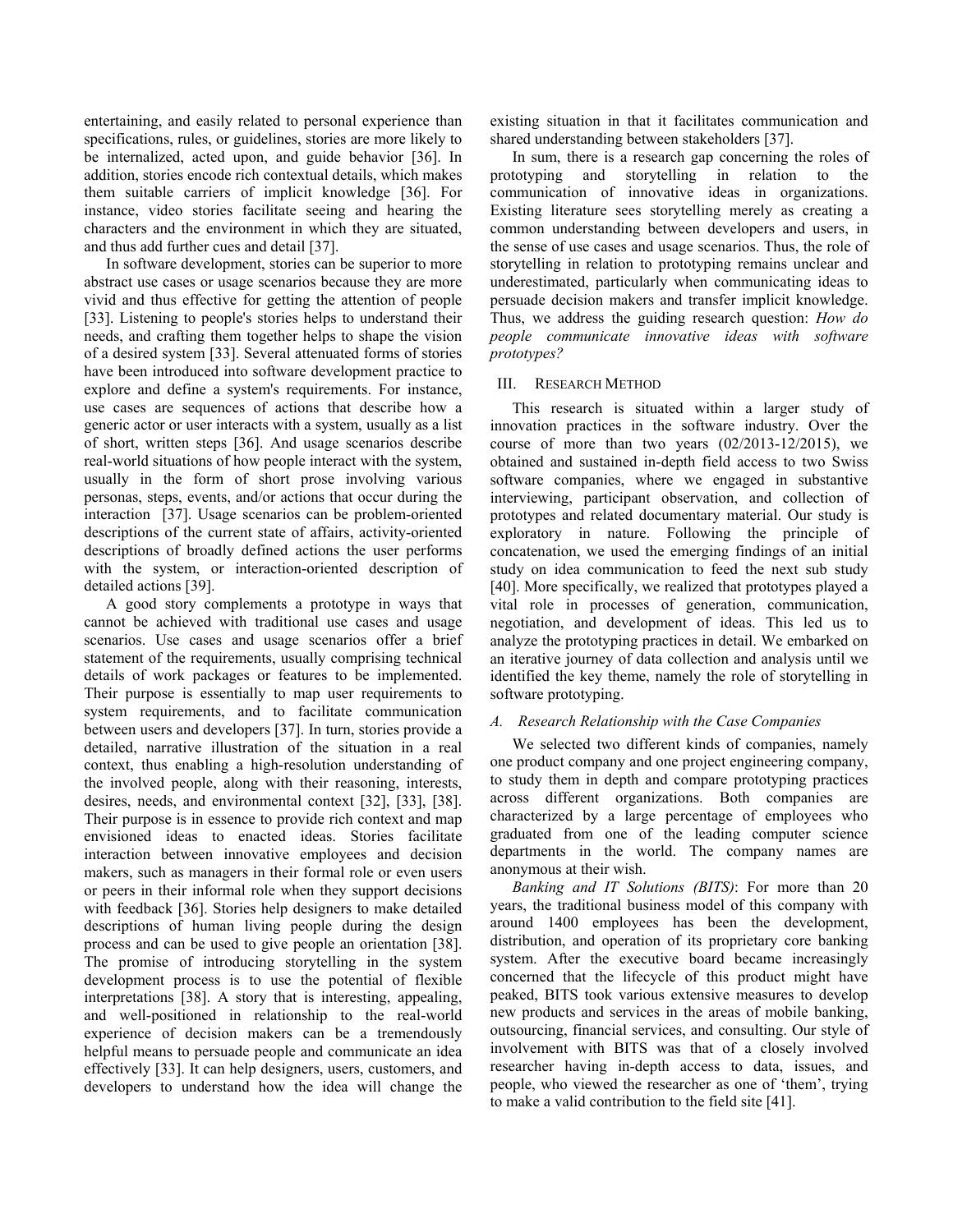*Custom Software Engineering (CustomSoft)*: For almost 20 years, the core business of this company with around 350 employees has been the development of and consultancy for custom business software in segments including transport, health, space agencies, public administration, banks, and insurances. CustomSoft recently initiated efforts to rethink its business model from a project engineering to a product company to reduce the financial risk stemming from the company's high dependence on client orders. The style of involvement with CustomSoft was that of an outside observer who was not seen as having a direct personal stake in various interpretations at outcomes, with personnel frankly expressing their views [41].

## *B. Data Collection and Analysis*

The first author conducted 95 semi-structured interviews ranging from 19 to 104 minutes (average 60 minutes) with experts involved in recent innovation projects at BITS and CustomSoft. By interviewing a wide range of participants with differing roles and from different units we were able to seek out and document multiple interpretations of the actions under study [42, p. 77]. The author used a semistructured interview guide to ensure topical focus and consistency while also allowing respondents to freely express their own views. We recorded and transcribed all but two interviews to capture a full description of what was said and facilitate later in-depth analysis. Through these interviews, it was possible for us to step back and access the interpretations of the fellow participants in more detail [41]. We wrote up detailed interview notes within a day.

Following the idea of triangulation [43, p. 291], we relied on multiple sources of evidence, compiling multiple interpretations obtained from interviews, observations, field notes, and documentary material into a coherent picture [42]. For instance, we collected and analyzed 17 prototypes and related documents that participants sent us. In addition, the author conducted a series of participant observations at formal gatherings (meetings, workshops, presentations and fairs) and informal gatherings (lunches, impromptu meetings) in the context of the innovation projects, spending in total 211 full days at the research sites between 2013 and 2015. Where possible, photographs and field reports complemented the observations.

We carried out the data analysis collaboratively relying mostly on interview transcripts, collected documentary material, and field reports. The interviews were recorded, transcribed, and processed using MAXQDA, where two researchers developed a codebook to facilitate joint analysis and increase confidence in the findings [44]. Two additional researchers carried out coding checks to ensure intercoder reliability and develop a shared conception of reflection [44], through which we identified key themes.

#### *C. Structured Literature Analysis*

Parallel to the case data collection cycles, we conducted a structured literature analysis in which we followed the well-established framework by Vom Brocke et al. [45]. Hence, we conducted the five generic steps: *1) definition of review scope 2) conceptualization of topic 3) literature scope 4) literature analysis and synthesis 5) research agenda*. Steps 1-2 followed from the field study in which we identified research topics and the scope, namely the role of storytelling in software prototyping. In step 3 we searched on ACM digital library, AIS electronic library, and Google Scholar for the keywords "software, prototype, prototyping, storytelling, narrative, scenario, development, engineering", selected 68 sources from reading the titles, abstracts, and introductions. We then proceeded with the snowball technique, selecting further texts from the references cited in the sources and synthesized them into the literature review in section II (step 4). We finally framed the research agenda (step 5) by moving back and forth between data and literature, interrogating field material to check whether the data supported emerging claims, and whether literature helped us to make sense of the empirics [46].

#### IV. RESULTS

This section provides detailed insights into the observed storytelling and prototyping practices in our case study at the two Swiss software companies BITS and CustomSoft. As shown in table 1, we group the practices into four categories: *Choosing the Script, Determining the Level of Detail, Engaging with the Audience, and Spreading the Message*. The categories represent essential aspects of prototyping and storytelling that emerged from our iterative analysis and interpretation of the data. Each category comprises a dyadic pair of practice and malpractice, which we examine dialectically in the following.

| TADLE I - OVERVIEW OF FREGUES AND MAIDIRENCES |                      |                            |
|-----------------------------------------------|----------------------|----------------------------|
| Category                                      | Practice             | Malpractice                |
| Choosing the                                  | Holding an "I Have a | <b>Telling Fairy Tales</b> |
| Script                                        | Dream" Speech        |                            |
| Determining the                               | Presenting an        | Using a Sledgehammer       |
| Level of Detail                               | "Elevator Pitch"     | to Crack a Nut             |
| Engaging with                                 | Crafting the Story   | 1) Take It or Leave It     |
| the Audience                                  | Together             | 2) Premature Closure       |
| Spreading the                                 | Coupling Prototype   | Running from Pillar to     |
| Message                                       | and Narrative        | Post                       |
|                                               |                      |                            |

TABLE I - Overview of Practices and Malpractices

#### *A. Choosing the Script*

The script or plot is the structure that holds the story together and defines the sequence of actions that unfolds. This is a decisive factor of a story's success or failure and the narratives around a prototype should be chosen accordingly to accurately reflect real world situations of actual users.

## *1) Holding an "I Have a Dream" Speech*

A good practice is to hold an "*I Have a Dream"* speech, i.e. using prototypes to show how one can bridge the difference between the current status quo ("what is") and the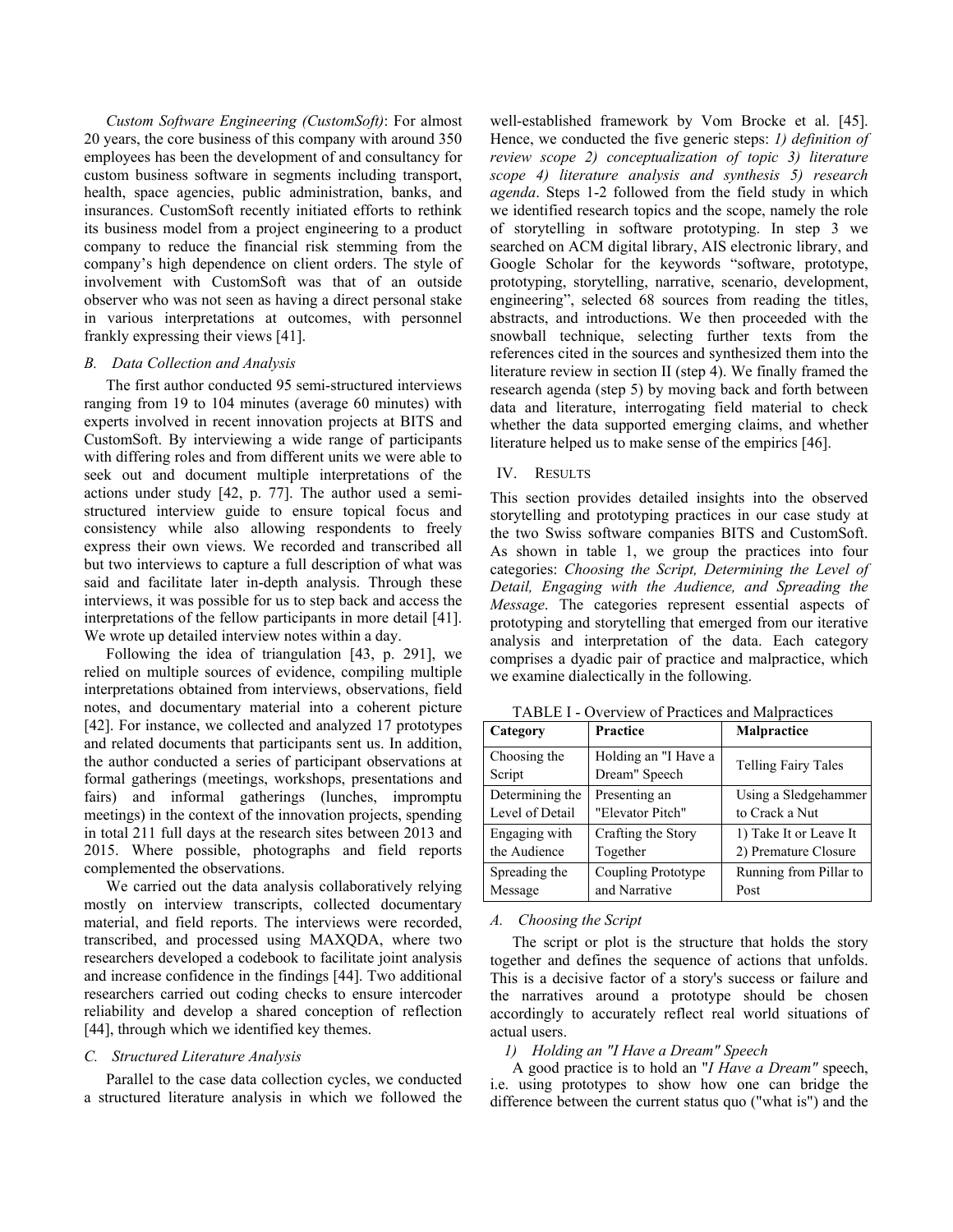future desirable state ("what could be"), along with a call for action to implement the idea. For this purpose, the storyteller needs to pick up the listeners in the world they live in and take them on a promising journey to a bright future. One observed challenge in this context is that not all potential users are trained to think in the same abstract categories like software professionals are. Here prototypes can be helpful as visual aids to provide living examples and speak the listeners' language. For instance, the mobile banking suite project team at BITS used a photo story to show how the prototype could make payment, wealth management, and real estate purchases easier on mobile devices. After inviting senior managers of various Swiss banks to learn about the product idea, several of them showed interest in the future product. The program manager remembers: "*The customers were excited. They understood: These are people with ideas. [...] Of course, we raised high expectations, for which to be*  fulfilled one has to wait several years, but the message to the *market was important: We want to go in that direction". (I25)* An innovation partnership with several banks came about and, as a next step, the project team developed a functional prototype. Then, they sent the CEOs of the banks an iPad with the prototype app installed as a Christmas present. This was reportedly an effective instrument to help the listeners understand where the journey would lead to and in the end, the project was successfully developed and implemented. One software engineer remembers: *"[the prototype] was insofar helpful that they could see 'ah, that's how it could look like.' [...] The sole looking and touching already helped to explain what we wanted to show.*" (I1).

### *2) Telling Fairy Tales*

A malpractice for choosing the script is to tell *Fairy Tales*. While prototypes can be compelling backbones of a story, one should pay close attention to how close the told story actually reflects a real-world situation in the listener's experience. For instance, the mobile banking suite project team once conducted a workshop with a private bank where they used the prototype to walk the customer through a seemingly illustrative user scenario. In this case the scenario was how a bank customer uses the app to finance the purchase of a new house. But then, the client advisors of the private bank protested that this is not even a real use case because their wealthy customers do usually not lend money to buy a house. They are rather more interested in optimizing cash flows in their portfolio. One project member remembers: "*Having the abstraction ability to see that instead of buying a house you could do the same thing with cash flows was already somehow difficult. So, the closer you are to the real life situation of the client advisors, the better." (I1)*. This implies that the storyteller should carefully choose the content of the story presented as context of the prototype. Our data revealed several cases of "dummy data" (e.g. "lorem ipsum" texts) leading to confusion, because the story was harder to interpret. While listeners may sometimes tolerate discussing over a prototype that looks sketchy and unfinished, they rarely tolerate any deviation from real life situations in a story. Hence, prototyping may involve stubs, sketches, and mockups to a certain extent, yet the story that is told behind must not be fictional but as close to reality as

possible. In one workshop, a team of developers at BITS learned the hard way that using dummy data can have serious drawbacks: "*There were 30 people in the room [...] and everybody could see how it would look like in the end. That was good. At the same time, it was bad that we had dummy data in it, [because the sponsor] took it too seriously. [...] For us, it was only dummy data, arbitrary strings, could also have been the names of Beatles songs. But [the sponsor] insisted on it until we explained that it was only a string, not relevant for what we wanted to show. And in the end we created a set of test data with which the developers could then work with for long. That was the positive aspect of all that." (I28).* These drawbacks can be even more severe when the users confuse the prototype with the finished system and underestimate the necessary effort to finalize the development. If the storytellers do not make transparent what is 'behind the scenes' of the prototype, they do not only risk getting less constructive feedback, but they also risk raising false expectations among listeners and ultimately disappointing them: "*I made some HiFi clickable prototypes. [...] The executive board saw that and immediately raced around and said: 'In one week we go online with that!' [I thought:] 'Ah! Panic! There was nothing programmed, no HTML-code whatsoever, the whole implementation in the CMS, nothing was there.' And then, well, we could not stop it anymore. We had to take night shifts to bring the whole thing online just in time somehow."* (I82). In short, innovators should be careful that a) the context is as close to reality as possible and b) the prototype is not misunderstood or misused as the final system.

## *B. Determining the Level of Detail*

The level of detail of the story being told is a critical issue. Including many details (e.g. actors, steps in the sequence of action, high fidelity of the prototype) may be tempting but may bore or confuse the target audience (especially managers and decision makers who are busy and want to focus on the essential idea aspects).

## *1) Presenting an "Elevator Pitch"*

One observed way to choose the level of detail effectively is to present an "*Elevator Pitch"*, i.e. the storytellers include only the central details that are necessary to understand the key idea in as little time as an elevator ride. One CustomSoft software engineer told us of a small prototype app for a table soccer game. He regularly discussed it with his colleagues during lunch to decide what should be the next features to bring a benefit and what should be excluded. He reflects on this experience as follows: *"The ideal artifact is a prototype, as lean and light as possible, such that I can gather quick feedback, but also as fat as necessary, such that you can see the idea." (*I85*)* 

## *2) Using a Sledgehammer to Crack a Nut*

A malpractice to determine the level of detail is *Using a Sledgehammer to Crack a Nut*, i.e. over-engineering irrelevant aspects and neglecting relevant ones. Especially technically versed developers are at risk of building something just for pleasure. Instead of developing a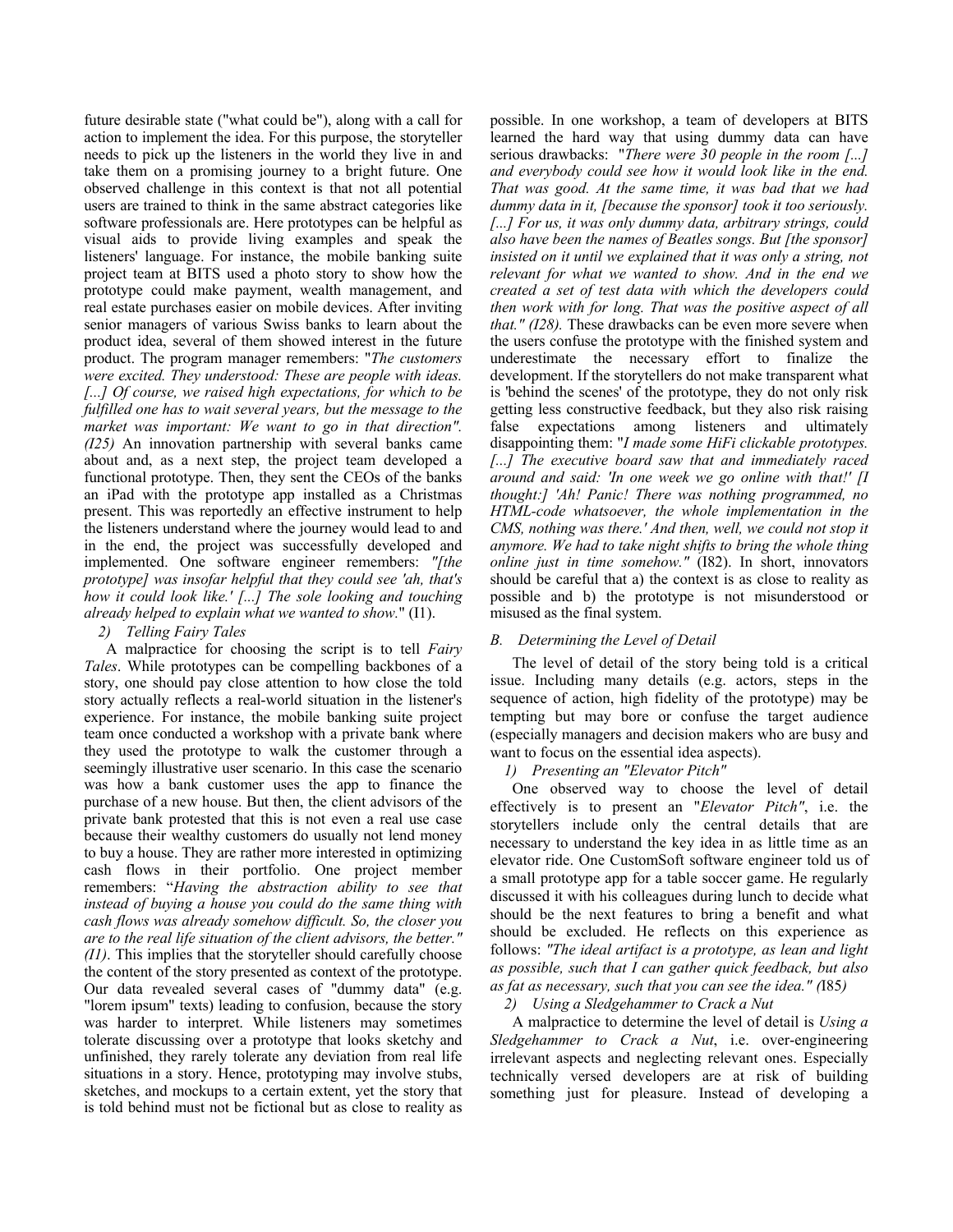minimum viable story that contains just the necessary core aspects that are required to show how the idea creates value for the audience, people tend to put unnecessarily high efforts in technical gold-plating of solutions to ideas that are not yet well thought through: "*We are so used to building huge applications for lots of money. But actually, it takes much less to show an idea."* (I85). Although some study participants are aware of potential advantages of storytelling over gold-plating, they consider the main barrier to be a lack of writing skills and relatively high effort of writing a story clearly and concisely. For instance, one lead developer states that a good story is far more laborious than a prototype "*because you have to write it well." (*I11). Hence, not everyone agrees that the benefit of storytelling is worth the effort. One lead developer even states that it would show him that the employee already spent too much time on the idea if a well elaborated story would be the first thing the employee came up with. Here, it may help if storytellers are explicit about the purpose of storytelling, because managers usually wish for conciseness when ideas are communicated to them. As one interviewed manager argues, it is crucial that the storyteller is able to explain the main benefit clearly and concisely in few words: "*Many ideas are not presented concisely enough. People talk a lot but sometimes it needs just one precise sentence."* (I31).

### *C. Engaging with the Audience*

Storytelling in the context of software prototyping should not be confused with a frontal presentation. Instead, we observed that it is a crucial factor how the storytellers engage and interact with the audience.

### *1) Craft the Story Together*

One good practice to engage with the audience is to *Craft the Story Together*, i.e. using prototypes to attract potential customers or users, to keep them interested by continuously showing progress, and to obtain input on the current state of the prototype. For instance, one successful innovation project at BITS started when a major Swiss bank posted a public tender for a fund management system. Here, a prototype played an important role to sell an idea and persuade a funding decision, but also to act as a common object of work to craft a story together. Making use of the fact that the bank was already a long-standing customer, a team at BITS created a working prototype in the form of a new module in the existing system that was already implemented at the bank. Being able to demonstrate with a living example how the solution would look like, and to show an early proof-ofconcept with a working prototype, BITS had a major advantage over its competitors and convinced the sponsors at the bank to win the bid. The project leader reflects on this experience: "*If you want to convince a bank, you need a prototype. Slides are not enough [...] You should build a prototype as quickly as possible, such that you can talk to the customer soon. People need to see something. [...] Of course, a prototype is a higher investment, but it also has much higher persuasive power.* (I10)". As the innovation project continued, the project team used the prototype regularly to

support continuous interactions in product review workshops with the customer, and to discuss possible design options internally. The project leader compares this experience with building a Lego house together: "*You add one or two bricks, remove some others, refine a whole chunk, then start with a new plate. [...] The whole idea is only a sketch until you build a prototype and validate it with someone who has the business knowledge. But unless you create something tangible, you never get to the next level.".* (I10) And when the first pilot product was rolled out to an initial set of test users, the prototype was useful to show the banking expert how the final product could be used. "*When you talk to a customer a prototype usually works best [because] it is always a challenge to understand what the customer actually wants. [...] It is easier if you just try to implement it briefly with a pilot-prototype and then say 'look, if you click here, than this happens, and in the end, it looks like that'.* (I23).

Similarly, we found various cases at CustomSoft where prototypes were used to craft stories together with various stakeholders. In general, CustomSoft engineers report that using a prototype is in most cases the best way to present an idea to both internal and external stakeholders, because the quality of the feedback and interaction is much higher: "*I call this 'sounding'. You go there, make some music and see if the music goes down well or not. So, in principle, I could just go there, do a PowerPoint presentation, and say 'look, I have a super cool idea, this is how I imagine it'. And then there are bullet points, right? And then they say 'Well, thanks, um, we will see. Bye.' Or I go there and say 'now look at this'. Then I hand them a tablet and say 'now you can click and imagine [it], right?' Then they say: 'Wow! This is exactly what I imagined!'*. (I79) In sum, crafting the story together refers to how prototypes can be used to make a compelling case for the development of an innovative idea first and then, once a social coalition has been built, to cocreate the story centering around the prototype together.

### *2) Take It or Leave It*

A malpractice to engage with the audience is *Take It or Leave It,* i.e. developing something in a quiet chamber and then pushing it involuntarily to the user, often done by developers thinking they know best how the solution should look like. Our interview partners understand this practice is not ideal, but they report that it happens all too often. Their offered explanation is that, besides having to explore new terrain and constantly look for new markets to enter with innovative products, a company like BITS also must exploit the existing business and make sure that the current product portfolio runs stable to satisfy existing customers. More 'boring' tasks like release planning, responding to customer issues, fixing bugs, meeting new regulatory requirements, or maintenance usually determine the day-to-day business at BITS. Larger parts of the organization are explicitly devoted to keep the existing business running and stable instead of innovating. In such an environment, there is a risk that innovative ideas are assigned lower priority or even drown in daily business because they are naturally riskier. Such a state can frustrate many employees in the long run, especially the more technically versed who often have a keen interest in new technologies and a natural inclination to creativity and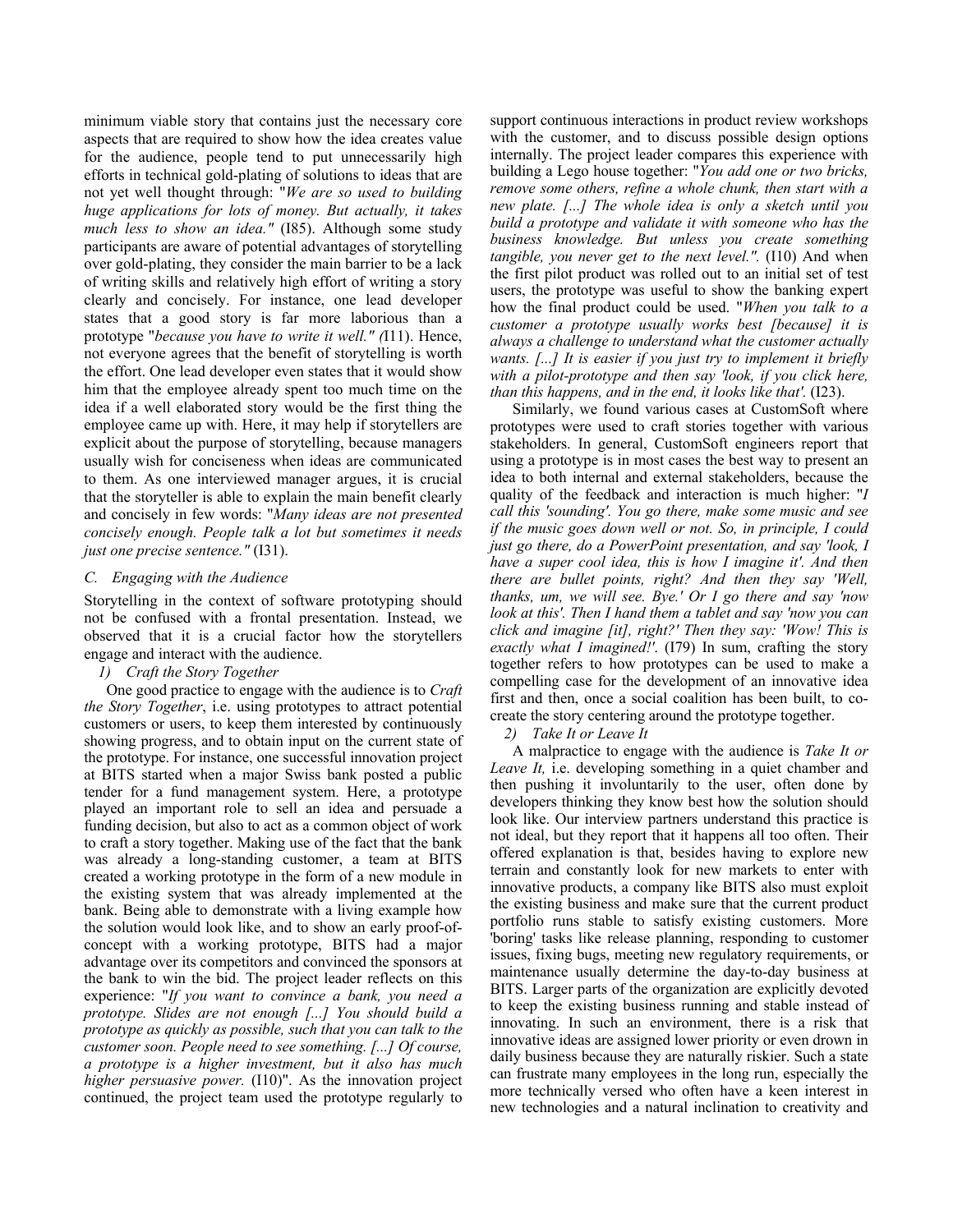curiosity. Perhaps because of these hurdles, we have encountered the rather dubious practice of *take it or leave it* quite frequently at BITS. We often observed that people decide to take their own initiative and conduct a 'submarine attack'. That is, they develop something at their own discretion in a quiet chamber, push it into the release and wait to see how the customer likes it. The result can be anywhere between exciting and horrifying for the customer: "*People simply build something, let the customer work with it and see what happens. What is generally considered rapid prototyping is that you build a prototype and get feedback before it goes live, but that's not how [they] build prototypes. Yes, there are some workshops and then they build what they understood there. But often, you do not have time for a second or third iteration, and then you go live with what you have."* (I20) As a standard software provider, BITS always has the challenge that some features may provide value for some customers but can be counterproductive for others. When a submarine attack goes into the productive system, this can lead to undesired complexity or even violate regulatory requirements: "*under the cover of prototyping and pragmatism, people build and check in complete solutions without too many further considerations, and then the customers have to live with it. [...] Sometimes it works well, you're more efficient and all, but sometimes it creates incredibly high collateral damage [...] because it was implemented quick and dirty."* (I20)

## *3) Premature Closure*

Another malpractice to engage with the audience is *Premature Closure*, i.e. jumping to conclusions too early about what is to be built. As we learned from our study, it requires some courage and energy to challenge important stakeholders, especially sponsors, and thereby risk that an innovation project might be cancelled or not initiated at all. Even when they find an idea attractive, stakeholders often do not have the patience (or willingness) to support prototyping and experimentation for long, because this naturally implies high levels of risk and uncertainty: "*In such a project setting, the customers' willingness to prototype surely conflicts their willingness to have some specification, which you can sign and say 'this is what we get'. Ideally, you want to start with a rough prototype and refine it with the customer. [But] the customer, who pays for it and also wants to implement it in a year, insists on signing a binding document first."* (I1). A typical challenge in this situation is to find the right level of fidelity, such that the envisaged solution is concrete enough to be both feasible and desirable for all stakeholders while also not to narrow down the solution path too early and thereby waste innovative potential. One project team at BITS had to learn the hard way that committing oneself too early may save the project, but the final product will eventually not be used: "*We worked on this for a year, created prototypes and all. Now we come up with the final product and the customers say it is not quite what they expected. [...] It was way too abstract for them. They cannot grasp what it means if you do not show them exactly how it looks like*." (I12). Inherent

to the immaterial nature of software products is the danger of confusing a prototype with a final system. This increases the risk of premature closure even further, because interactions with the audience may focus too much on unimportant issues while overlooking important ones: "*The customer cannot differentiate what is easy or difficult to change. Very often, we get tangled up in extremely tedious discussions about things that are completely irrelevant. Things like, it does not matter if we build that in green or blue. Then again, some things are not even brought to the table, because the customer thinks 'that's easy, that's just some workflow parameterization'. But there we have to say 'sorry, what you want is impossible, the whole serverconstruct is missing there'.*" (I12). In addition, storytellers frequently overestimate their understanding of the listeners' real needs. When they lull themselves into a false sense of security about the requirements too early, the probability is high that the final product will not be satisfying. One experienced software engineer summarizes it as follows: "*At the moment, we spend a bit of time with the customer and the rest is development and testing. We should reverse that ratio and really challenge the customer. Certain things that are not worth building should simply not be built. [...] We should look much longer at the whole integration process on the customer side and build prototypes without code, just wireframes. And we should take these prototypes to the customers to challenge them until they are fed up and say 'this is what I really want' instead of only saying 'yes, yes' and then build something.*" (I9).

## *D. Spreading the Message*

Stories can be an effective way to build social coalitions. Thus, one important factor to consider when using prototypes for storytelling is also how to spread the message. There are a variety of ways how storytellers can spread the idea in a desired or undesired way.

### *1) Coupling Prototype and Narrative*

A good practice to spread the message is *Coupling Prototype and Narrative*. A prototype can support and enrich the direct face-to-face communication between innovation teams and different stakeholders. By showing with a prototype how a finished system will look like in the future while telling a story, it is not only easier to explain complex issues, but it is also possible to create 'wow moments' to attract and persuade potential customers or users. One common challenge in this situation is that, after such an interaction, these people usually talk to other people about the state of the prototype and its underlying idea. One product owner at BITS calls this the 'indirect audience': "*The direct audience are those you present the idea to. But they take this to others and you must roughly know who these others are to know how to present your design."* (I6). While it can be quite desirable that an idea spreads, we observed that it is important to couple together prototype and narrative such that the idea maintains its integrity while it spreads. Otherwise negative effects can occur, such as misunderstandings or even political unrest when people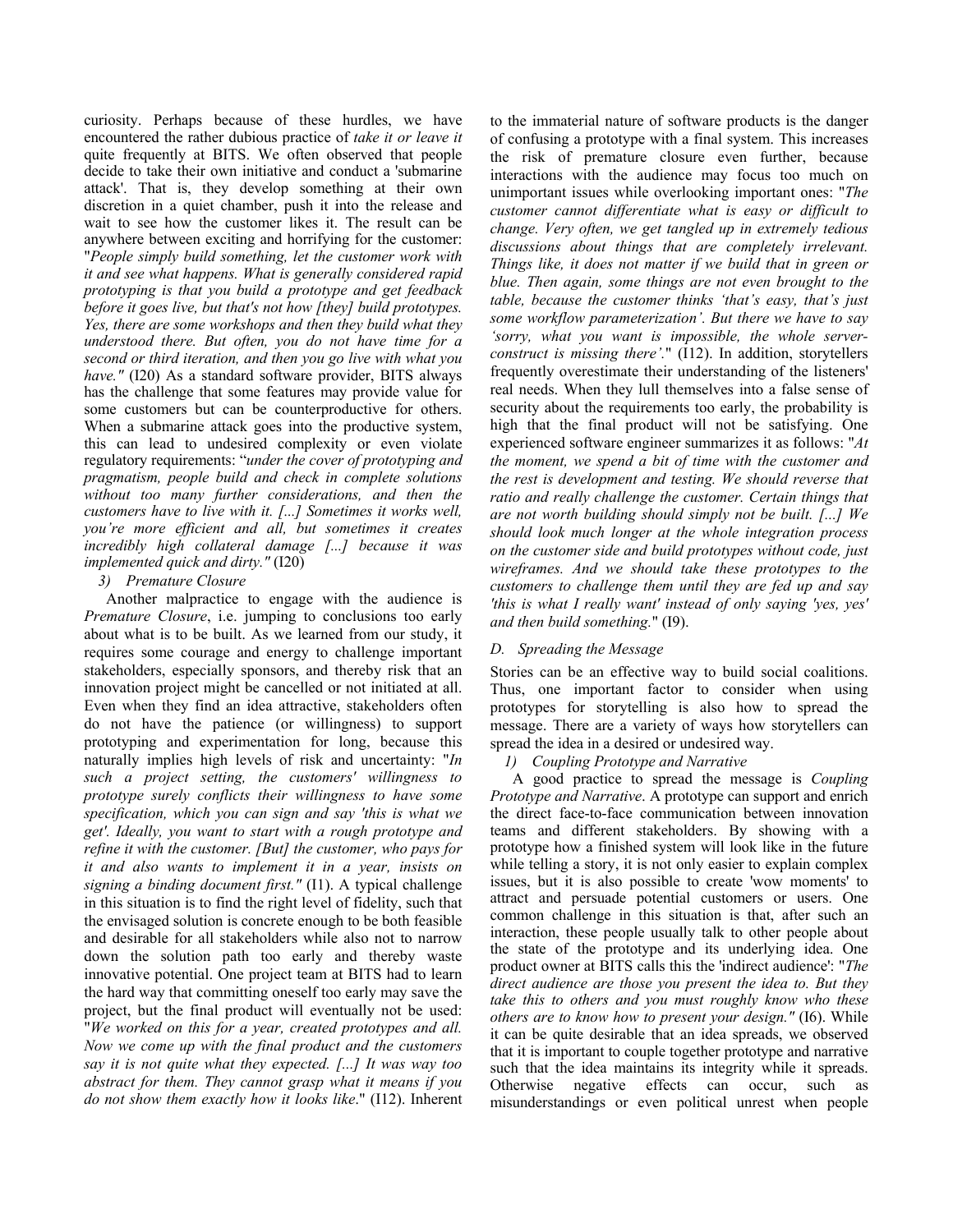object or reject the idea before it is well thought out. Hence, the sender of an idea must have the indirect audience in mind and ensure that the idea is repeated consistently. An oftenobserved way to couple together prototype and narrative is to create artifacts that not only show the prototype but also how it could be used. Ideally, the artifact itself tells the story in a concise and simple manner, such that one does not have to tell the same story again and again in different contexts. Additionally, one should pick a conventional file format that runs on the common platforms without requiring much technical expertise from the viewers. A simple and frequently used artifact in this context is PowerPoint. Because the tool is easy to use and widespread, it often serves as a container to couple together prototypes and narratives: "*If I do not narrate the prototype, it does not mean anything to you. So [I usually] make a PowerPoint presentation with screens of the prototype and descriptions what it does, so I can send it by mail [and] do not have to narrate it in person." (I65).* However, PowerPoint presentations still have a high level of ambiguity [47]. A more sophisticated, though somewhat more laborious, way is to create video films. These can either involve real actors showing how to use the envisaged system, or simply tutoriallike screens of the prototype with audiovisual explanations: "*We tried to tell the story in individual conversations, but we found out that this dilutes the message over time. So we made films [that show] how we imagine the next stage. We put clickable prototypes into films such that the people, when they tell something internally, always tell the same story without having to make any 'soundtracks' for slides. We gave them readily assembled films with bubbles and all, which they could simply show on a [USB] stick and say 'this is how [it] looks today. This is how we think it looks tomorrow', such that the message stays stringently the same." (I75).* 

### *2) Running from Pillar to Post*

In turn, one less effective way to spread the message is *Running from Pillar to Post*, i.e. trying to please all stakeholders equally. Budgeting and initiation processes of an innovation project typically involve interactions with sponsors and upper managers, but the later development and integration requires appropriate support from both internal and external middle management and employees. However, it is not conducive for a project team to try satisfying all stakeholders equally. Instead, it is crucially important to be aware of how decision power is distributed among relevant stakeholders and give decision makers the necessary arguments at hand to convince others. For instance, the mobile banking project team told us an infamous anecdote of them trying to satisfy the conflicting demands of two different stakeholder groups, and then failing to meet both of them: "*The top management loved our design, but when we went to the middle management, they all said 'it has to look classic, we are doing boring e-banking here'. So we did that, went back again to the steering committee with the top managers, and they said 'how boring is that prototype?' [chuckles], and threw it out again*." (I17). This is especially the case when the listener is a sponsor who pays for the envisaged product, but not a user who works with the final product it in the end. "*We have this challenge that the* 

*product we build will not be used primarily by bankers, but by bank customers. And the banker in between is actually more of a problem than an aid. Because they have a different view than the customer on the banking business."* (I25). Or if the management overlooks that developers must support an idea, too: "*So I created paper prototypes and HTML UI prototypes, collected feedback that reinforced me to continue, [...] but at that point where it had to be*  implemented it was also a task for the developers. But the *developers complained and did not want to do it, so suddenly there was no time and it was off the table."* (I11)

## V. DISCUSSION

In the previous section, we provided rich empirical insights into observed practices and malpractices of prototyping in our case study, focusing particularly on the role of storytelling. In sum, prototypes can be a compelling backbone of a story and help to make a persuasive case for a desirable future (i.e. holding *I Have a Dream* speeches*)*, but it is crucially important that the script is as close to an existing or envisioned real world situation of the listener as possible (i.e. avoiding *Fairy Tales)*. Storytellers should use prototypes to focus the story's level of detail on highlighting only the aspects relevant to the listeners while leaving out irrelevant ones (i.e. telling *Elevator Pitches*) instead of goldplating and over-engineering technical aspects of the prototypes that are not conducive to illustrate the core features (i.e. *Using a Sledgehammer to Crack a Nut*). *Crafting the Story Together* by using prototypes to attract listeners and to obtain feedback continuously is an effective way to engage with the audience, as opposed to pushing the listener to use something that has been developed in a quiet chamber (i.e. forcing them to *Take It or Leave It*), or jumping to conclusions about what the listeners really want too early (i.e. *Premature Closure*). And *Coupling Prototype and Narrative* can be an effective means to spread the message convincingly and consistently among stakeholders, while sparing storytellers the efforts of *Running from Pillar to Post* and trying to please everybody.

An important practical implication of our study is that prototypers need to see themselves as storytellers. The here identified set of practices can be used by software professionals as a guideline to enact storytelling and prototyping purposefully and simultaneously in practice. Our data shows that prototyping and storytelling are two complementary sides of the same coin. Both are essentially techniques for requirements elicitation and validation [1]– [5], idea experimentation and exploration [6]–[10], facilitating communication [5], [8], [10], [23], and decision making [10]–[12]. Prototyping can support and enrich the communication about innovative ideas and, if done properly, be a low-risk and cost-efficient approach to develop innovative software systems. However, a prototype alone does not elicit and validate requirements, explore and experiment with ideas, facilitate communication, or make decisions by itself. Just as a picture can be worth a thousand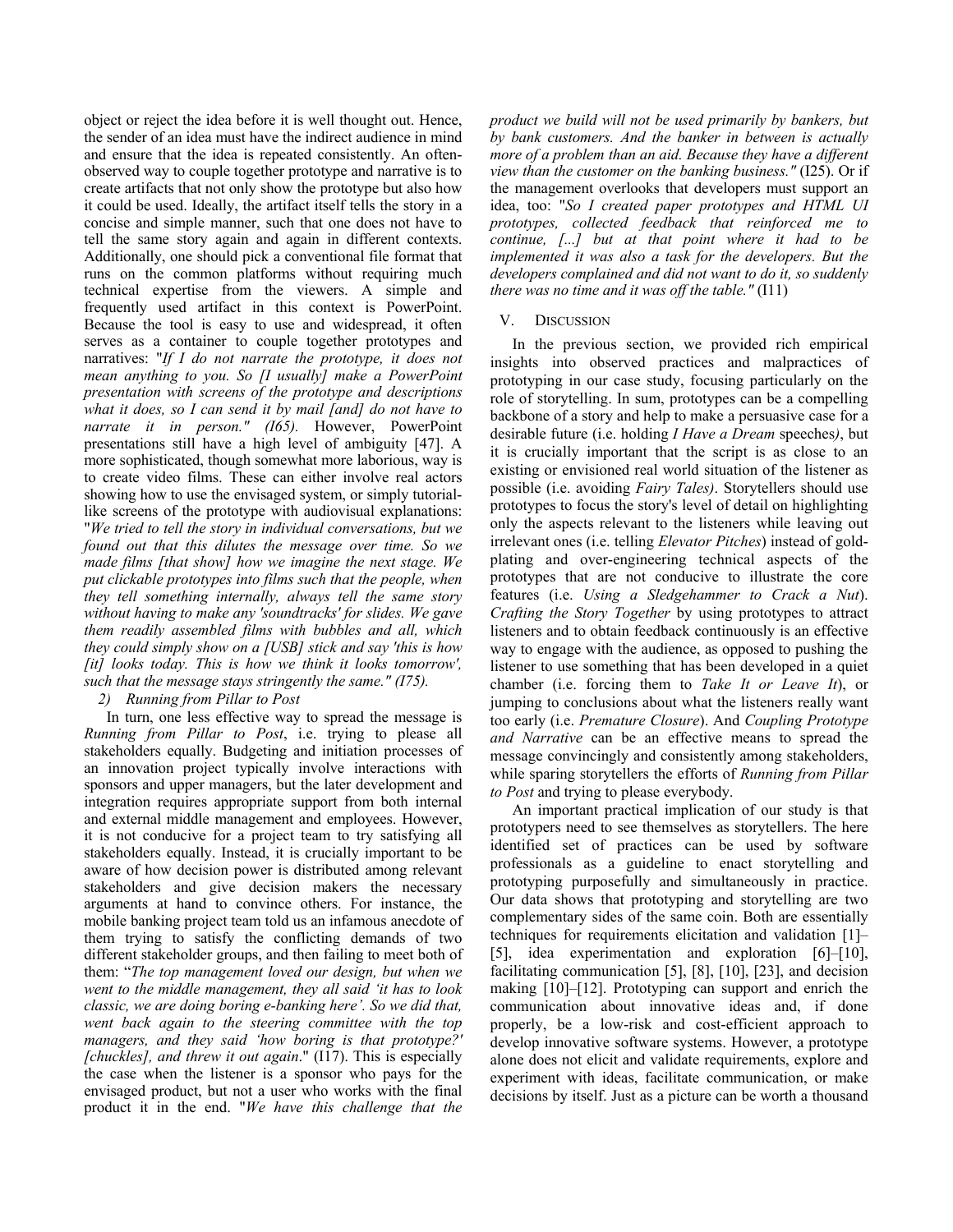words if we know what it shows, a prototype can be worth volumes of documents if, and only if, we know the story it is supposed to tell [12]. The prototype itself does not indicate what it does as it provides no explanations or judgements [12]. This knowledge cannot be fully explicated in the prototype alone, but rather resides implicitly in the minds of its developers, viewers, and users. When any of these stakeholders leaves the team or forgets lessons learned after the prototype is no longer used, part of the acquired knowledge that could have been useful in other contexts will be lost [12]. So far, research has mostly treated the construction, communication, and preservation of implicit knowledge as black box, overlooking the practices through which people enact these in social interactions with prototypes. In turn, storytelling has only ever been seen as a means to create a common understanding about as-is and tobe between storyteller and listener, in essence reducing stories to a bridge between developer and user in the sense of use cases and usage scenarios [37]. Thus, existing literature can only provide few answers in terms of theoretical concepts, empirical insights, or let alone practical guidelines [8], [26].

We offer a distinct perspective in which storytellers are innovators who need to convince decision makers by combining the expressiveness of an illustrative prototype with the persuasiveness of an appealing story. Here, decision makers are understood as managers and sponsors in their formal role, but also as users, business experts, technical experts, and other peers who are consulted during the decision-making process with the goal to not only understand each other mutually, but also to persuade others. Thus, a good storyteller should ensure that the story has an interesting, appealing, and authentic script, highlights only the relevant aspect with respect to the intended audiences, and provides listeners with opportunities to shape the idea while also staving clear and consistent as it spreads.

Prototypes and stories both embody many different requirements details explicitly and implicitly, some of which are hard to divide [36]. A prototype is the pivotal point of a story by means of which people can estimate potential impacts of the envisioned system. In turn, a story provides rich context and conveys a lot of implicit knowledge. The story's level of quality and elaboration decides over whether the prototype is persuasive or not. In stark contrast to traditional use cases and usage descriptions, storytelling provides richer context and centers on the actual users instead of some generic customer [37]. In addition, stories play an important role in communicating ideas within and across organizations. They help listeners to get a better understanding of the needs and desires of actual users and thus better support decision making. Storytelling with a prototype is an ideal situation to start a discussion focused on the problem and possible solutions.

Based on these insights, we suggest that storytelling and prototyping can and should be integrated into software engineering methods together. For instance, the here identified practices fit the principles of agile development, such as increased customer involvement and satisfaction through early, continuous, and frequent delivery of working software (i.e. prototypes and the stories inextricably bound to them), close and periodical cooperation between business people and developers (effectively by means of stories), colocated communication, and simplicity [48].

## VI. CONCLUSIONS AND OUTLOOK

The present study explores the role of software prototypes in communicating innovative ideas in organizations. Our data shows that storytelling should not be reduced to the sole function of creating a common understanding between developers and users, but should also be seen as complementary practice, at eye level with prototyping, that can be an important means to support decision-making, transfer implicit knowledge, and facilitate communication, requirements elicitation and validation, as well as idea exploration and experimentation.

Our case study results are obviously bound to two organizations to limit complexity and explore practices in depth. Future work could examine whether the held observed prototyping practices and malpractices are specific to software firms, or can also be found in various industries where innovating involves software development. It could also be interesting to compare which of the here observed practices also hold in a physical prototyping environment.

## ACKNOWLEDGEMENTS

We thank the employees and management of BITS and CustomSoft for their openness and support. We also thank our colleague Peter Heinrich for helpful suggestions.

### **REFERENCES**

[1] A. Hickey and D. Dean, "Prototyping for requirements elicitation and validation," *AMCIS 1998 Proc.*, p. 268, 1998. [2] D. L. Parnas and P. C. Clements, "A rational design process: How and why to fake it," *IEEE Trans. Softw. Eng.*, no. 2, pp. 251–257, 1986.

[3] S. P. Overmyer, "Revolutionary vs. evolutionary rapid prototyping: balancing software productivity and HCI design concerns," *Cent. Excell. Command Control Commun. Intell. C3I George Mason Univ.*, vol. 4400, 1991.

[4] F. Kordon and others, "An introduction to rapid system prototyping," *IEEE Trans. Softw. Eng.*, vol. 28, no. 9, pp. 817–821, 2002.

[5] R. Budde and H. Zullighoven, "Prototyping revisited," in *COMPEURO'90*, 1990, pp. 418–427.

[6] T. Kelley, "Prototyping is the shorthand of innovation," *Des. Manag. J. Former Ser.*, vol. 12, no. 3, pp. 35–42, 2001.

[7] T. Carleton and W. Cockayne, "The power of prototypes in foresight engineering," in *ICED 09*.

[8] B. Doll, *Prototyping zur Unterstützung sozialer Interaktionsprozesse*. Springer DE, 2009.